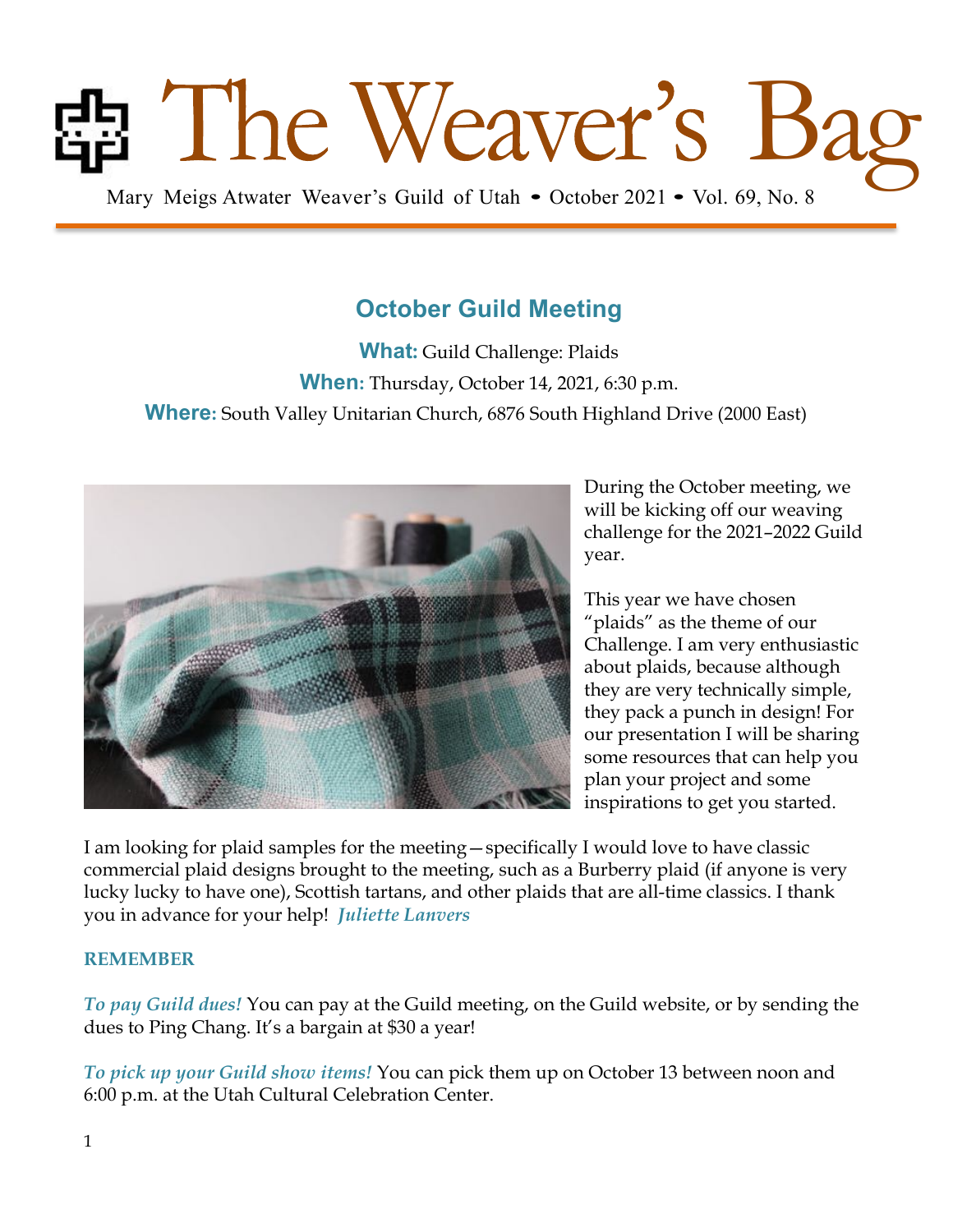## **President's Message**

Dear Weavers:

I hope everyone got a chance to see the Fiber Exhibit at the Utah Cultural Celebration Center and be inspired by the wonderful pieces that were displayed. It is so nice to be associated with creative people and have the opportunity to learn and grow with each other.

One piece of information you might want to know—Charlene Lind has donated her yarns and threads to the Guild. At the meeting on October 14, these things will be available with a donation made to the Guild. So bring some money and a bag to take advantage of this opportunity.

It will be great to see everyone at the first in-person meeting in a while on October 14. I hope to see you then. *Beth Myrer, Guild President* 

## **Robyn Spady's Three-Day Workshop**

Julie Guiney was kind enough to send pictures of a number of hand towels she has completed since Robyn Spady's recent three-day workshop on parallel threading. Aren't they lovely? The workshop was a great success, as evidenced by these lovely towels. Thanks so much, Julie!

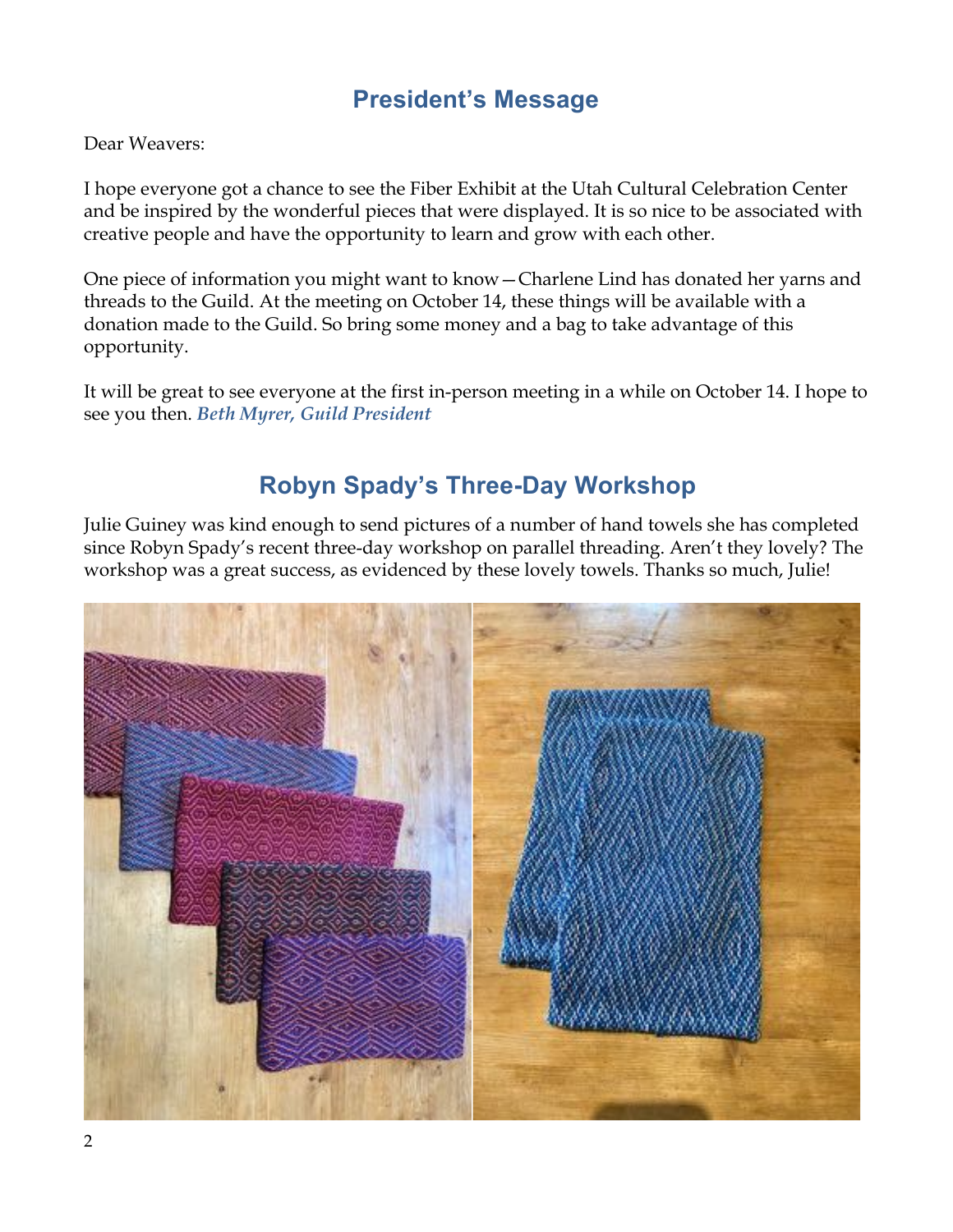## **Mary Atwater Weaver's Guild Holiday Sale**



This year the Mary Meigs Atwater Weavers Guild is having a Holiday Sale. This will be an opportunity for Guild members to sell things they make. The Guild has had two previous holiday sales, and lots of things have sold. Here are the particulars of this year's sale.

*Dates:* Friday, November 19, 2021 5:00-8:00 Saturday, November 20, 2021 10:00-5:00 *Place:* South Valley Unitarian Church

Members will be able to sell anything handmade by them, except food. Examples include handwoven, knitted, or crocheted clothing, table linens, wall art, Christmas ornaments, jewelry, or rugs.

The Guild will collect 20% of the selling price as commission. The Guild will pay for postcards and signs for advertising and FaceBook advertising, bank costs for credit cards, bags, receipt books.

Guild members will need to provide props: mannequins, hat stands, racks, an artificial Christmas tree, black tablecloths or sheets, lights, or any item that would make an interesting display.

Each item for sale will need to have an inventory tag with the maker's initials, price, and inventory number. This tag will be removed when the item is sold.

Sellers must provide the Guild with an inventory sheet listing a description of each item for sale, along with its price and inventory number.

We will need the help of the whole Guild in order to have a successful sale. There will be a sign-up sheet at the October meeting. Tasks will include setting up; helping at the sales table; greeting customers, answering questions and monitoring sale items; and clean-up.

We are working on assembling an e-mail list for advertising. I would appreciate each member sending me names with e-mail addresses so that we can grow our list. Also, cards will be available at the October meeting so members can mail them themselves, if they want.

Questions and suggestions are welcome. Call or e-mail me: Catherine Marchant, 801.216.4722 (don't text) or fibernbeads@gmail.com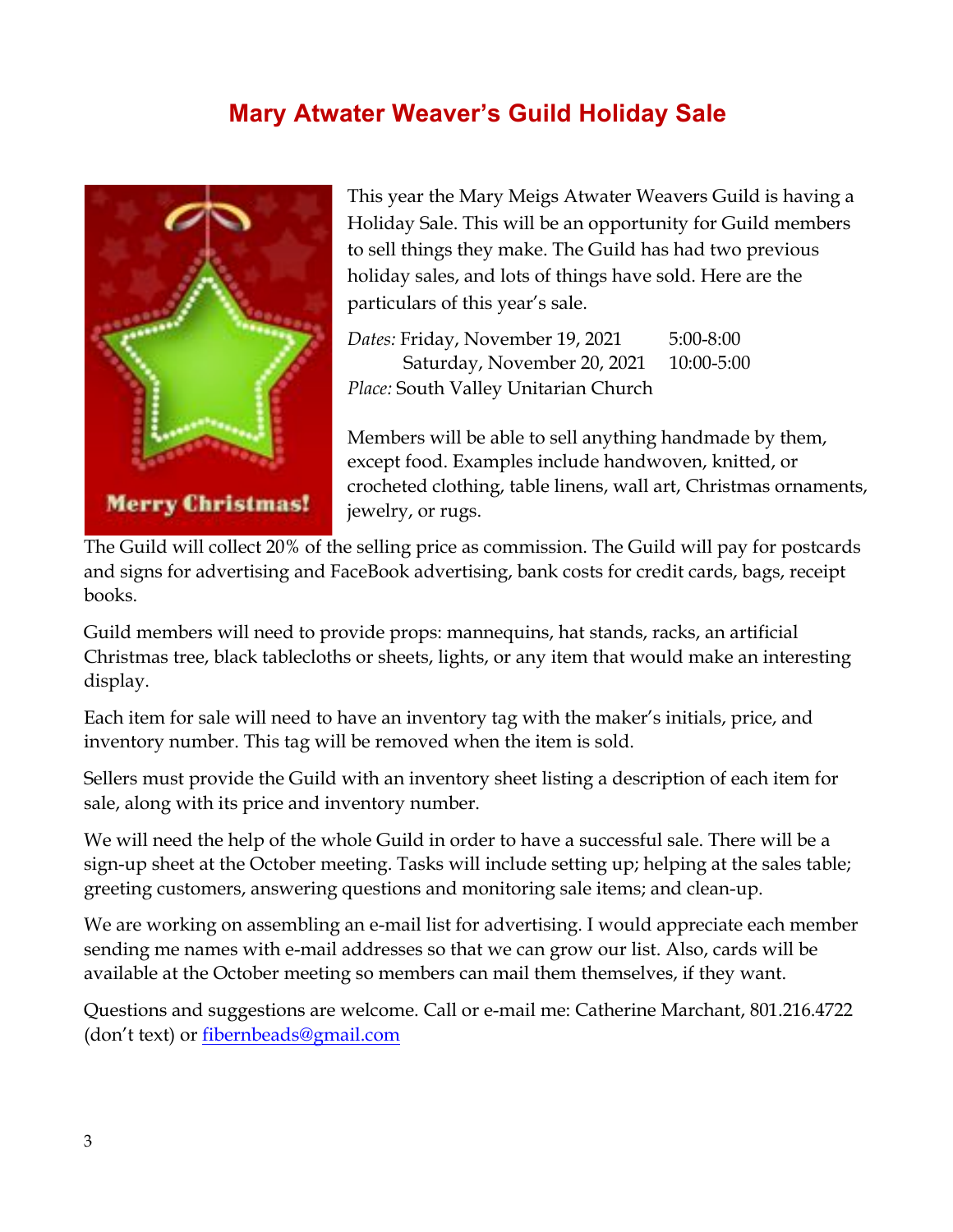## **Getting to Know Sunny Cate**



**Sunny and her kids in the car because they spend so much time there!**



"All things bright and beautiful." That sums up a delightful conversation I had with one of the newest members of our Guild. Sunny Cate lives up to her name with sunshine in her voice and her enthusiasm for art in all of its woven forms. She received a Bachelor of Fine Arts Degree in Three-Dimensional Design from Weber State University. She was fortunate to learn her foundation of weaving from Moe Masters. She took her art to heart and turned it around to bless others as Sunny found herself teaching weaving at the same university for four years until the program was dissolved.

When I asked her about her first experience with weaving, this wonderful story came to life. When Sunny was about eight years old, she found a plastic toy loom with a semblance of two harnesses. She asked her parents if she could get it, but they told her "No." So she went to her Grandpa and begged him to buy the loom for her. He said "Yes" and made her promise to weave some things for him—which she did. She also has fond memories of a summer camp in Denver on a historical farm. One day, she was able to work in the house and actually got to weave on a real loom. Sunny thought that was a very cool experience.

Sunny did some weaving at home after college but soon found herself changing diapers and taking care of her growing family. As her youngest is now in second grade, she is starting to get her looms out again. But first she must put up her garden and finish all the yard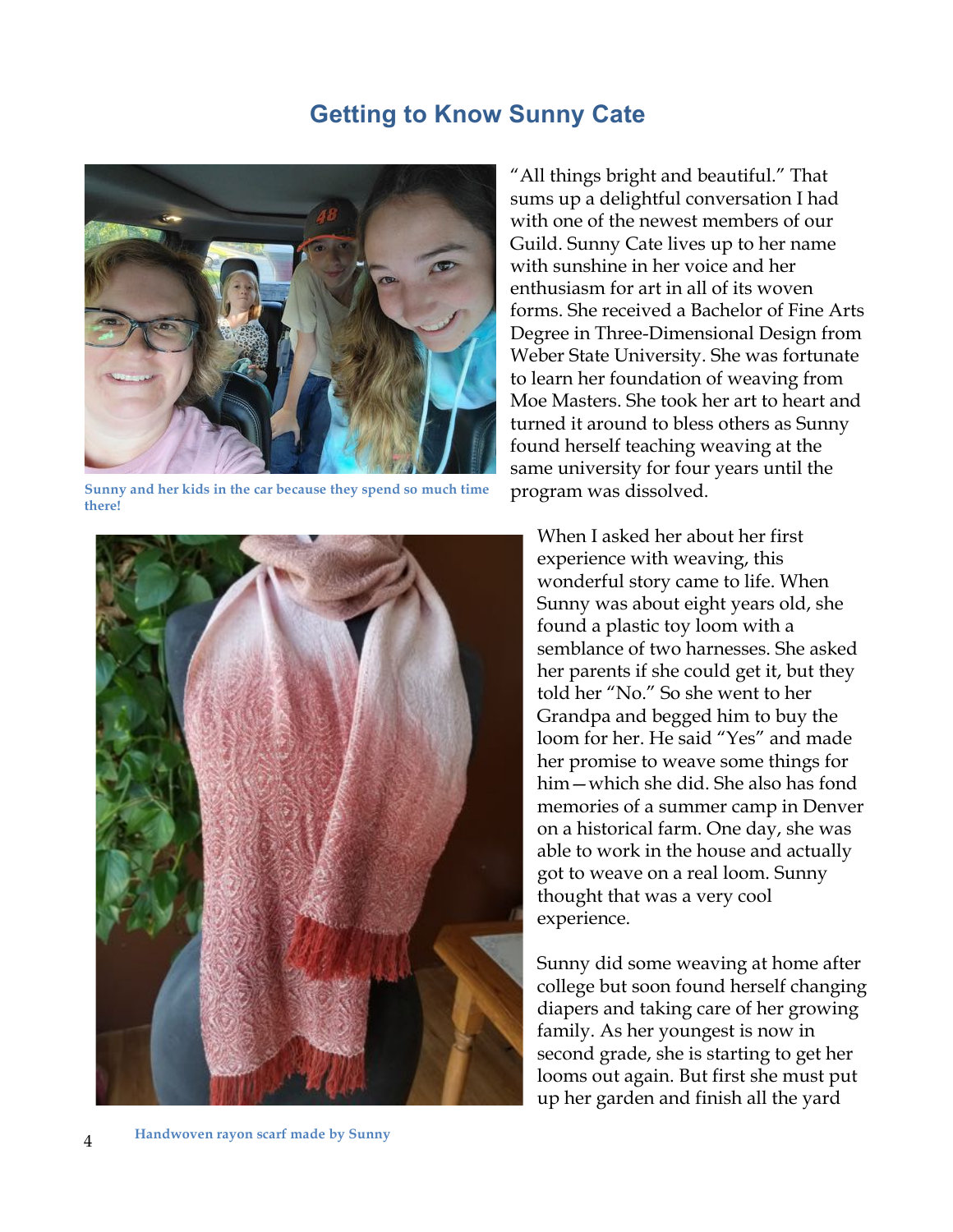work around their home in Fruit Heights. They are right in the middle of a "long remodel," which happily includes plans for a studio for Sunny. "I have all kinds of dreams of things I want to do."

After being away from weaving for a long time, Sunny wondered if she would remember how to do it. But as she started to warp she said, "It felt like swimming. You just jump back in the pool and you just start swimming." She loves the act of weaving as it includes your whole body. And when your body is in rhythm with the loom, then your mind can relax. "It is so therapeutic."

Sunny has also found great joy and freedom in Modern Quilting. She went from working with traditional quilting patterns to creating a quilt without a pattern, letting her feelings and inspiration take over and guide her work. The freedom she has found in modern quilting is also spilling over into her weaving. She doesn't feel tethered to technique or pressure to prove anything to anyone. She has gained confidence to trust her artistic nature and create whatever comes to mind. She would love to weave a closet full of yardage of different fabrics and then make a modern quilt with that handwoven fabric. Merging those two worlds would be "a dream come true."

Sunny is so excited to be a part of the MMAWG. And we are equally excited to have her join us. She hopes that someday she will have more time to sit and weave. Don't we all!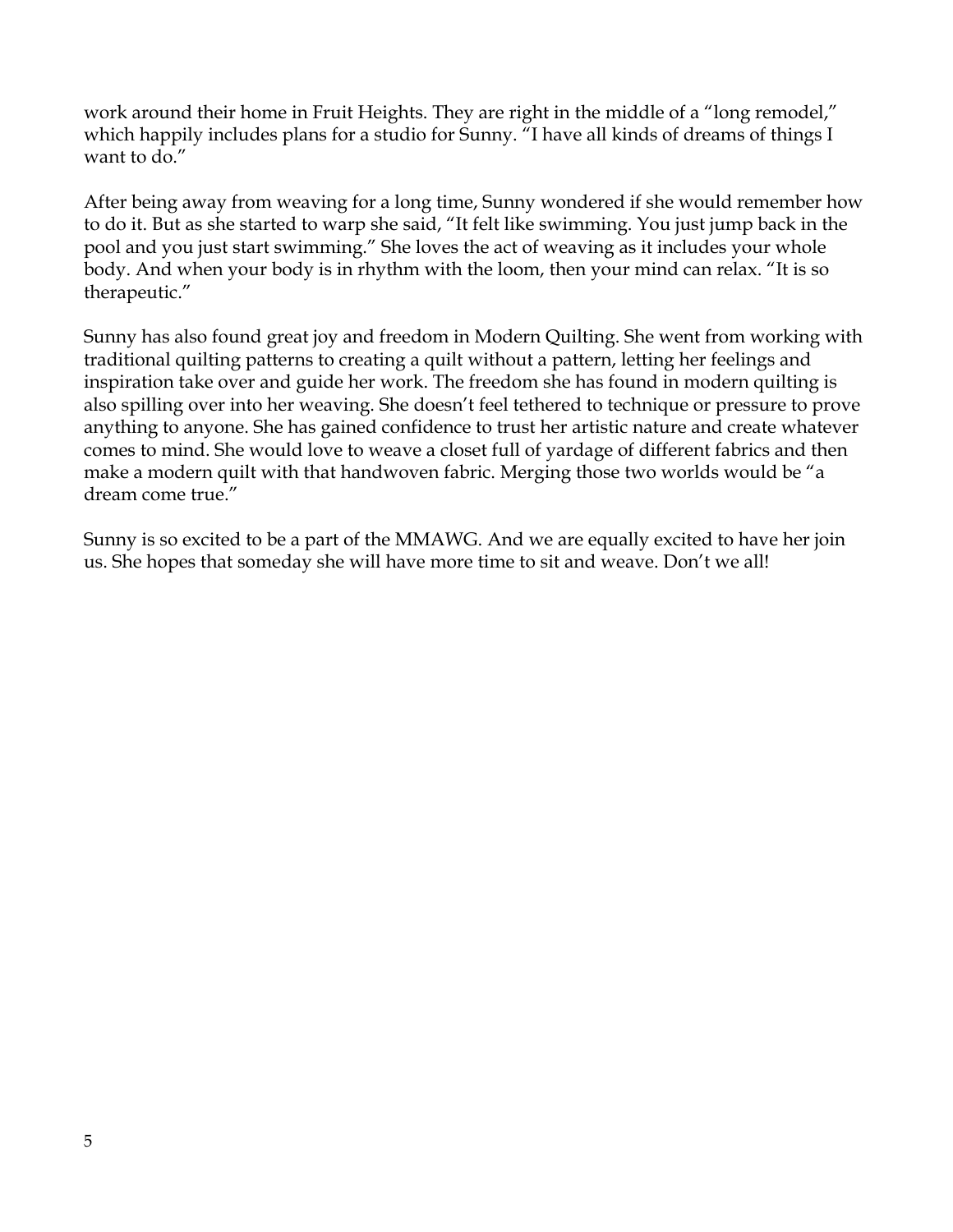## **Shuttle-Craft Bulletin: Weaving for Christmas**

The email message this morning from a yarn store I subscribe to was "Make Time for Making Holiday Gifts!" And, indeed, the October Shuttle-Craft Bulletin was designated by Mary Meigs Atwater as the Christmas issue. In 1938 and 1939 Mary once again wrote on it being time to weave for Christmas (think "Guild Sale"). She called the question of what an acceptable handwoven gift might be the "yearly problem,"and she advised that the workmanship should be "of the best." *(To find the 1938 and 1939 October issues, go to the mmawg.org and click on the Bulletins tab.)*

Mary included these ideas for gifts in the 1938 October issue: articles of personal use and adornment, including a scarf, bag, band for the hair, necktie, wristwatch ribbon, linens, couch blankets, or afghans. Style forecasters of the day were saying that bags would be very large

and plain. Runners were woven of cellophane, which I find to be very odd. Mary confessed that her own taste was for all linen. She gave elaborate instructions to weave upholstery for a hassock in Finnweave. Not what I would consider a small and easily woven gift.

Mary named 1939 as the year of elaborate belts and girdles. Mary wrote to consider them as something that would be "attractive, novel, useful and not too long or complicated in the making"—the perfect gift. Belt-making techniques she described included braiding, particularly Osage braiding, a finger weaving technique. Mary wrote an article on the Osage Braid that may be found on online



https://www2.cs.arizona.edu/patterns/weaving/articles/tw\_4\_2-08.pdf with detailed instructions to weave a chevron patterned belt. Other techniques named were cardweaving and inkle weaving. See some examples above from my collection, mostly inkle belts, with a cardwoven belt in the middle, obtained from the Great Basin Fiber Arts Fair years ago. Below is a clever use of handwoven belt material used to devise a dog harness; see her illustration below. This was designed by Mary's daughter Betty.

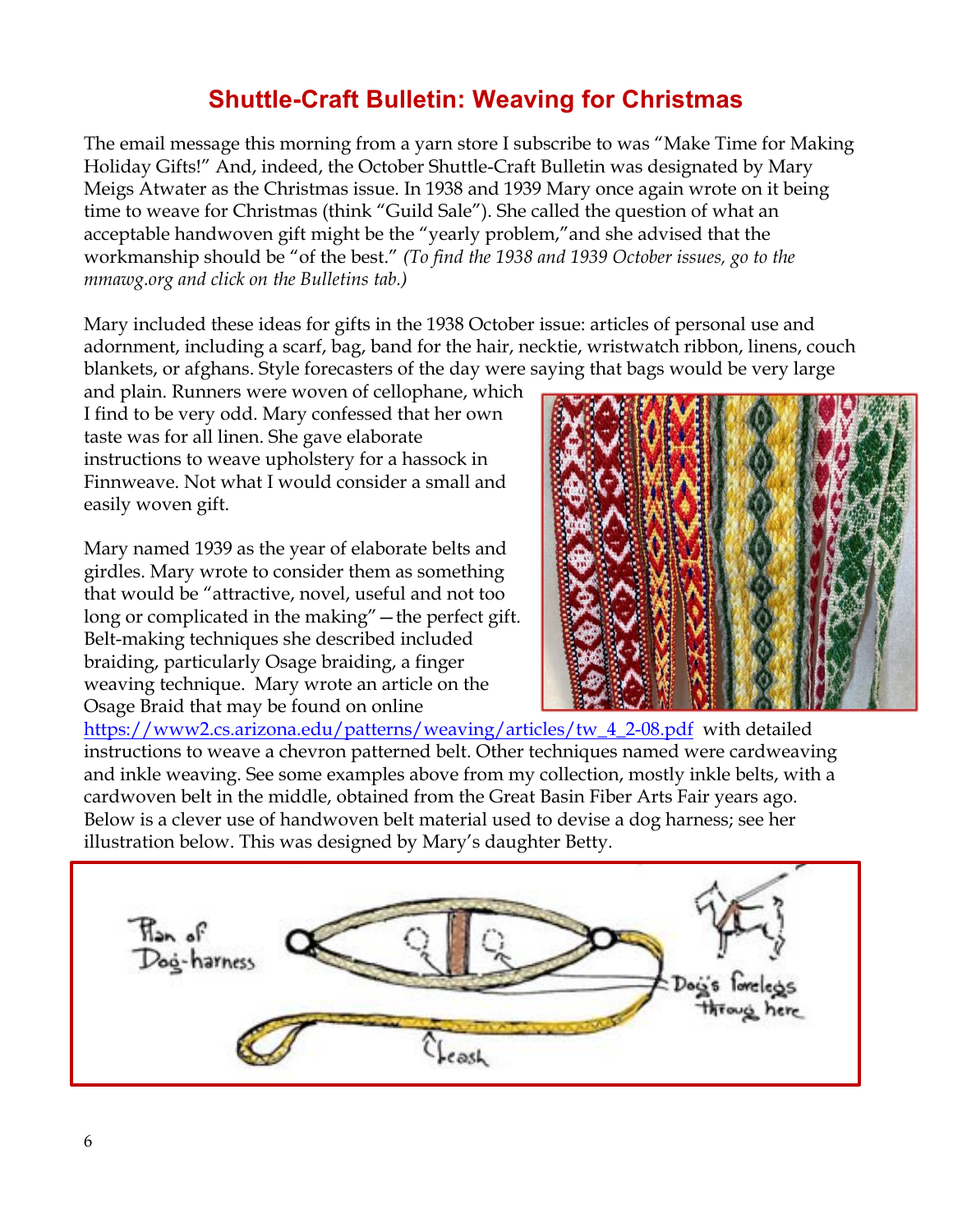Mary included several diagrams of Navajo and/or Mexican style weaving belts, based on 31 pairs of pattern material. These were given with tie-up for 4-shaft looms and designs for pick-up. It appears to be a pebble weave and some of the figures are charming. She also provided a draft for an afghan in 4 colors that appears very similar to the Recipe for a Stole pattern from an ancient Colonial Shawl in the Recipe Book (Series IV No. 14).

Back to the 1938 issue, Mary also wrote about a weaving meeting held at the Drifting Snow Ranch in Montana. It was too small to be called a conference. She listed several looms and some weaving equipment available: a Bernat 6-shaft loom, Mr. Gilmore with 2 of his looms, a 4-shaft and a large 8-shaft, as well as a knife-edged shuttle for band weaving, a Cromaine Crafts 8-shaft loom equipped with an electric winder for warp spools and bobbins, and a Gardener warp tensioner. Much weaving was done: Finnweave, 3-harness weaving (Krokragd), leno, Bronson weave, Crackle, Summer and Winter, etc., etc. The hit of the meeting was a Guatemalan weave, woven in geometric designs and a "stylized conflagration." The meeting included trips through Glacier Park, fishing, and pack trips, although Mary confessed the activities cut into weaving time. Sounds lovely to me. *Maureen Wilson*

## **Meetings of the Southwest Utah Weaving Branch**

#### **Monday, 18 Oct 2021, 5:30 pm, St George Library**

Warping variegated yarns. There are many beautiful variegated yarns for sale, but when you use them, you just get a muddy mess because the colors do not line up like you would like them to. We will talk about how to warp in way that the colors will line up.

## **Monday, 8 Nov 2021, 5:30 pm, St George Library**

A round robin discussion of loom maintenance, and weaving/spinning tips and tricks.

## **Monday, 13 Dec 2021, 5:30 pm, Member residence**

Holiday get together and sale. You can bring any weaving and spinning items that you would like to sell or give away.

## **Monday, 10 Jan 2022, 5:30 pm, St George Library**

TBD

## **Monday, 14 Feb 2022, 5:30 pm, St George Library**

Theo Moorman technique, Linda Murie. We are looking at designing a cartoon for tapestry, Theo Moorman technique, a program on spinning, and one or more dyeing mini-workshops.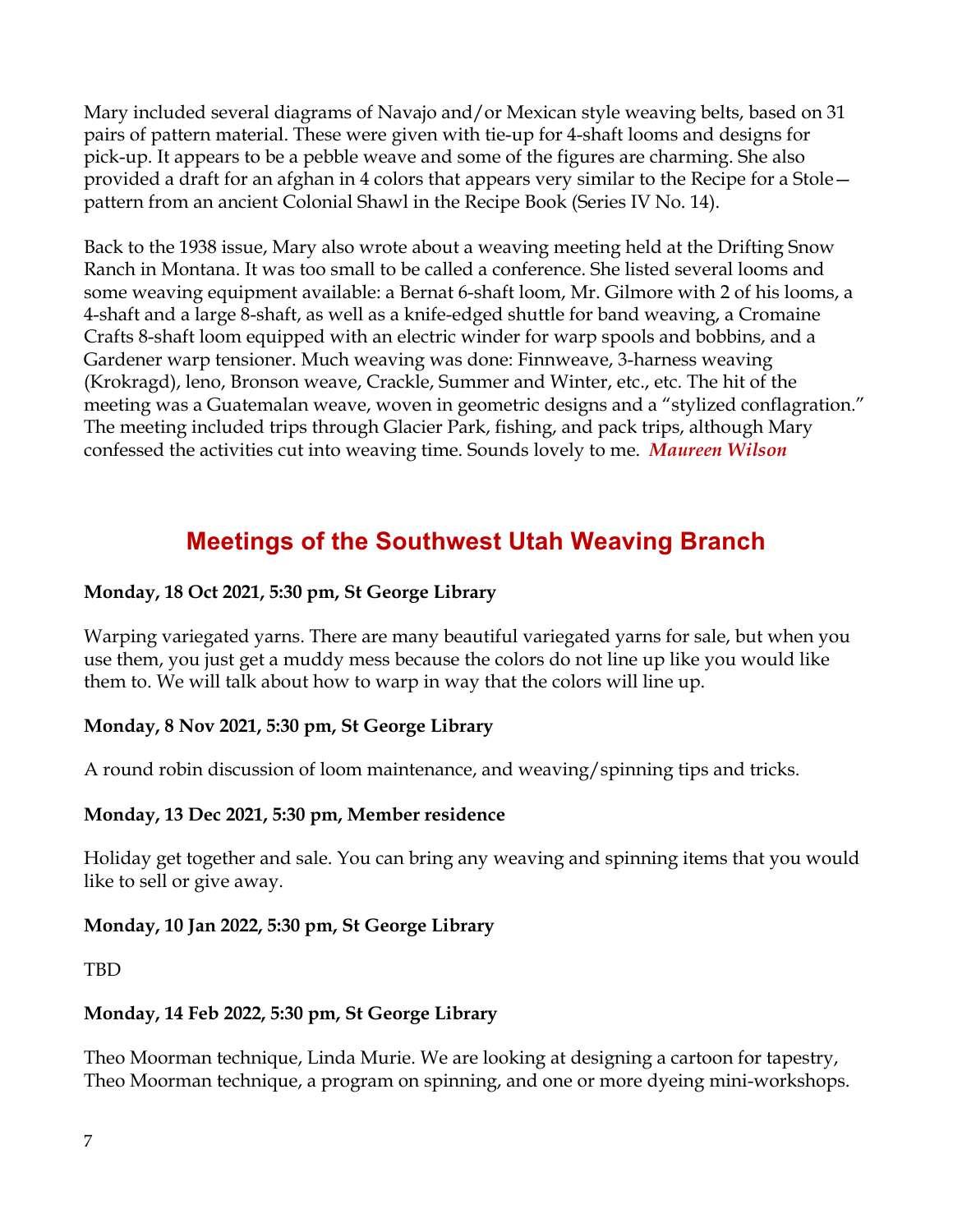# **The Shuttle-Craft Bulletin Study Group**



The 2021-2022 Guild year meeting schedule for the Shuttle–Craft Bulletin Study group is presented below**.** The next meeting will be on December 1. The location will be provided soon. The date will be provided soon. The topic of discussion will be Christmas weaving from the October 1928 and 1929 bulletins.

The Shuttle-Craft Bulletin study group meets to discuss Mary Atwater's work from the Shuttle-Craft Bulletins. This is an informal group—if you have not participated, try a meeting. The meetings often begin with a reading from Mary Meigs Atwater's biography.

| <b>Topic</b>                                                   | <b>Bulletins</b>                  | <b>Meeting</b><br><b>Date</b> |
|----------------------------------------------------------------|-----------------------------------|-------------------------------|
|                                                                |                                   |                               |
| <b>Christmas weaving</b>                                       | Oct 1928<br>Oct 1929              | Dec 2021                      |
| <b>Selling handwoven</b><br><b>Crackle weave</b>               | Nov 1928<br>June 1930<br>May 1929 | Feb 2022*                     |
| <b>Twill</b>                                                   | April 1929<br>Oct 1936            | Apr 2022                      |
| <b>Camp weaving</b><br><b>Portable Weaving</b>                 | June 1929<br>June 1936            | June 2022                     |
| Modern art & weaving<br>Design<br><i>*Zoom meeting planned</i> | <b>July 1929</b><br>August 1946   | Aug 2022                      |